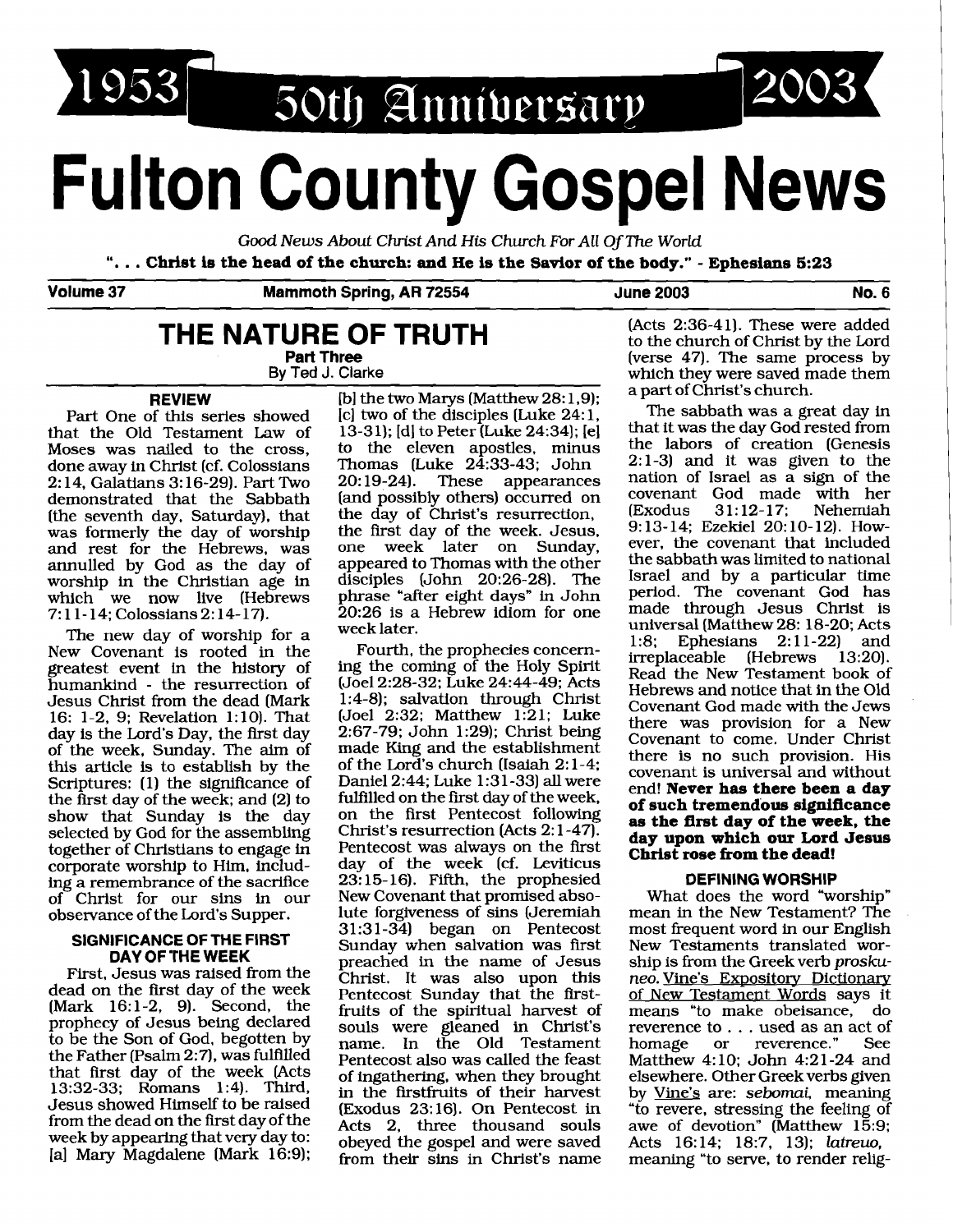#### **FULTON COUNTY GOSPEL NEWS USPS Publication #211780**

.. is a Periodical publication issued monthiy by the Church of Christ at Third and Bethel (P.O. Box **251).**  Mammoth Spring, **AR 72554-0251. POSTMASTER: Please mail all changes of address to the above address.** 

**FCGN** is mailed free of charge to any who care to receive it. We will be happy to add any names to the regular mailing list. If you send in a name we<br>must have a complete address. have a complete address, including number and street name, or<br>R.R. or HCR number, plus box number, R.R. or HCR number, plus box number. or a P.O. Box number and the **NINE DIGIT ZIP CODE. This** paper is supported by voluntary contributions for which we are grateful. Financial information will be furnished upon request. Mail **all address corrections or manuscripts to:** 

## **FULTON COUNTY GOSPEL NEWS P.O. Box** 251

Mammoth **Spring,** AR 72554

| E-Mail  cocfcgn@ozarks.com |  |
|----------------------------|--|

**d**  ious service or homage," variously rendered worship or service, depending upon the translation pending upon the (Philippians 3:3; Acts 7:42; 24:14; Hebrews 10:2; Romans 12:1); *eusebeo,* meaning "to act piously toward" Acts 17:23). Worship then may be an act of devotion toward God, conducted in reverence, awe, and humble submission as we are guided by God's word (Hebrews 11:4; Romans 10:17).

## **WORSHIP IN THE CHRISTIAN AGE**

God has always indicated what constitutes acceptable worship to Him. This fact was established early by the worship experience of Cain and Abel in Genesis 4:1-8.<br>Whatever one believes about Whatever Cain's offering to God being rejected, it is clear from Scripture that Abel's offering was accepted by faith. *"By faith Abel offered unto God a more excellent sacn\_fice than Cain ...*" (Hebrews 11:4). Romans 10: 17 instructs us, *"So then faith corneth by hearing, and* hearing *by the word of God."* God told these men, either through Adam or directly, how to worship Him. Abel did what God said to do, like God said to do it. Cain did not do so. Acceptable worship can only come by following God's word.

Regarding a required day of worship by the Lord, we can expect to be informed by His word so that we can worship by faith (Romans 10: 17). We are already alerted to the significance of the first day of the week by the material presented in the previous section, but is there emphasis placed upon it as a day of assembled worship for Christians? The answer is, "Yes!" Consider first Numbers, chapters 28 & 29. In that revelation to Israel, God specified daily worship activities (verses 3-8) ; weekly worship obligations (verses 9- 10); monthly offerings (verses 11-15); and yearly feasts (28: 16-29; 40). While the New Covenant is not like the Old in many respects (Hebrews 8:8-9), we surely can expect that God would reveal to us His requirement for any special day ofworship, and He does.

Hebrews 10:25 admonishes, *"Not forsaking the assembling of ourselves together, as the manner of some* **is;** *but exhorting one* **an***othec and so much the more, as ye see the day approaching."* Regardless of what one believes "the day approaching" refers to, there is an implied demand for "the assembling of ourselves together" and an explicit warning against "forsaking" such assemblies. These assemblies of Christians are said here to contribute to the "exhortation" or encouragement of one another in a manner that those not present for these assemblies would miss.

Such assemblies are also seen in specific acts of worship mentioned in the Scriptures. For example, the new Christians of Acts  $2:41-42$ were engaged in these specific acts. *'mn they that gladly received his word were baptized: and the same day there were added unto them about three thousand souls. And they continued steadfastly* in *the apostles' doctrine and fellowship, and in breaking of bread, and* in *prayers.* " Their steadfast continuance was in four acts of worship: (1) the teaching of the apostles; (2) the fellowship or sharing of material goods to aid the needy; (3) the breaking of bread, which is a reference to the observance of the Lord's supper; and (4) the prayers offered in concert. While "breaking of bread" can refer to a common meal (cf. Acts 2:46b), in the context of other worship activities it refers to the Lord's supper (Acts 2:47; 1 Corinthians 10: 16: 1 1:23-38). The

Lord's supper is again mentioned with regard to the assemblies of Christians in First Corinthians 1 1 : 17-34. "Com[ing] together in the church" is referred to in verses 17, 18, 20, 33. Although the Corinthians abused their coming together and perverted the purpose of the Lord's supper to having a common meal, it was one of the purposes for which they were to come together." The references to their assembled purposes continued in chapter  $14$  (cf. verse 23), speaking of edifying the church through teaching of the inspired word by prophesying (verses 3-5, 12) singing (verse 15), and praying (verses 15- 16). Mutual edification and teaching of one another through psalms, hymns, and spiritual songs also is enjoined upon the church in Ephesians 5: 19 and Colossians 3: 16.

Two other passages contribute significantly to the concept of assemblies for specific worship to<br>God through the avenues through mentioned. Acts 20:7 says *"And upon the first day of the week, when the disciples came together to break bread, Paul preached unto them, ready to depart on the morrow: and continued his speech*  until *midnight.* " Since Paul was in a hurry to get to Jerusalem before the Jewish feast of Pentecost (verse 16). there must have been a compelling reason for his company to stay in Troas for seven days (verse 6). Verse 7 seems to give that reason as a desire to assemble with the brethren there on the first day of the week for worship, mentioned here by the "breaking of bread" and Paul's extended teaching. It is worthy of note that if the Lord's supper could be observed on any day of the week, there would have been no need for Paul and his fellow travelers to have tarried in Troas for seven days. They assembled on the first day of the week to observe the Lord's supper (break bread) together. Obviously there was a sense among Paul and the disciples of the necessity of doing this on the first day of the week, Sunday, the Lord's day.

The second passage Is found in 1 Corinthians 16: 1-2: *"Now concerning the collection for the saints, as I have given order to the churches of Galatia, even so do ye. Upon the Brst day ofthe week let every one of*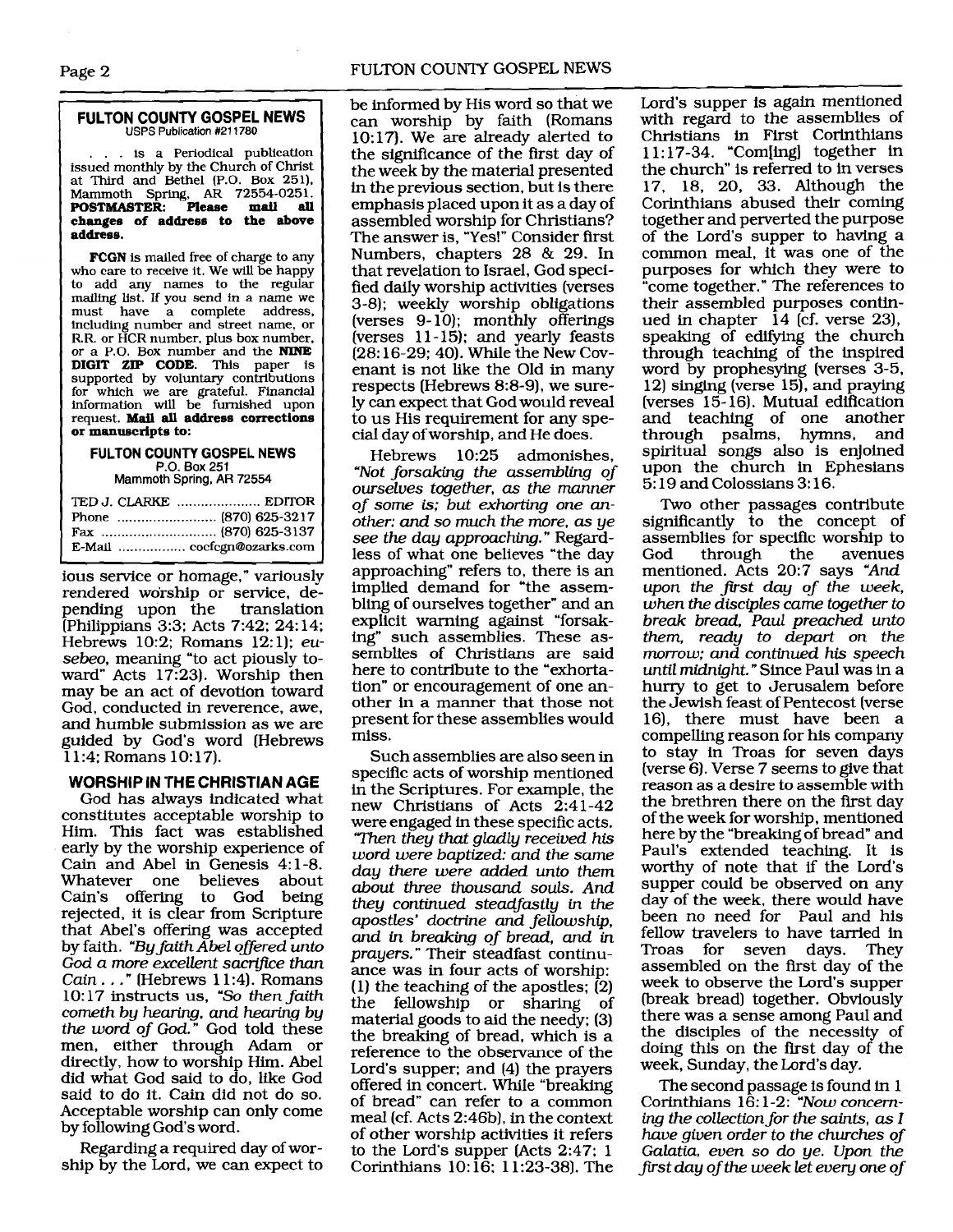*you lay by hlrn* **fn** *store, as God hath prospered him, that there be no gathertrgs when I come.* " Literally, verse 2 reads in the Greek "Upon the first day of **every** week  $\ldots$ and signifies the importance of every first day of the week to every Christian as a day to contribute to the work of the church in aiding the poor. If one considers the emphasis upon the assemblies in the rest of this epistle (cf. chapters 1 1, 14), the laying by in store must have reference to a common treasury for the church that Paul expected to access, so that he need not travel about Corinth gathering or collecting from each member. or collecting from each member.<br>Otherwise, his admonition make<mark>s</mark> no sense.

## **CONCLUSION**

There are some acts of worship that may be done on an individual basis, such as reading or studying God's word, praying, or singing, but in view of the study above one cannot successfully deny God's intention for His children to assemble together on the first day of every week to engage in corporate worship in partaking of the Lord's supper, preaching, giving to the work of the church, praying, and singing. Usually the New Testament speaks of things belonging to the Lord by phrases New Testament speaks of things<br>belonging to the Lord by phrases<br>like *"the name of the Lord"*<br>(Colossians 3:17): *"the word of the* (Colossians 3: 17); *"the word of the Lord"* (1 Thessalonians 1:8); *"the day of the Lord"* (2 Peter 3: lo). Only twice in **NT** Scripture is something said to be "the Lord's\_". Those are *"the Lord's supper"* (1 Corinthians 11:20) and *"the Lord's day"*   $[Revelation 1:10]$ . The Lord's supper is His in a way that it can be no other. It is in memory of His body and blood given on the cross for the sins of the world. The phrase, the Lord' day, is a special way of identifying the day of His resurrection from every other day. The phrase "the day of the Lord" is a term used throughout Scripture to indicate a day of judgment (Isaiah 13:6; Joel 2:31; Amos 5:18,20; 1 Thessalonians 5:2; 2 Peter 3: 10). To avoid confusion the first day of the week, a weekly day to worship God and remember Christ in His Lord's supper, was called "the Lord's day." What could be more fitting than the Lord's supper on the Lord's day?

The Nature of Truth in the New Testament is such that we can know when and how to worship God in such a way that it is acceptable to Him. God seeks our worship (John 4:21-24), but will reject unauthorized worship today as He did Cain's (Gen. 4:l-8). **l.To**  be continued next month Unauthorized Worship)

# **NEWS AND APOLOGY**

Some time ago a brother in Texas volunteered to maintain a web site for **FCGN** and to send out via e-mail the paper each month to those who desired to receive it in that fashion. We truly appreciated his willingness to help and the work he accomplished in that area. However, unknown to us, this brother experienced some<br>difficulties with his computer and could not maintain the web site or send out the monthly paper by e-mail. We began receiving inquiries about **FCGN** email and visited the web site to find out is it not being maintained.

We deeply apologize to all that volunteered to drop receiving **FCGN** via regular mail, believing they could access it through the Internet or would receive it by email. We are currently in the process of establishing a web site that we will control through our own efforts, in place of depending on someone else, but that may take some time. We have some of the e-mail addresses, but most were lost in the crash of the brother's computer mentioned above. We are doing our best to get to a point where can send out to those whose e-mail address we still have. In the mean while you can contact us to be put back on the regular mailing list (as several have already done), or you can send me your current e-mail address and we will add you to the list we have.

We appreciate your understanding and ask for your pa- tience. From this point on please do not send any inquiries regarding FCGN to brother Joseph Chase. He is unable to help you with any problems with the paper. Please send all<br>e-mail regarding **FCGN** to e-mail regarding **FCGN** cocfcgn@ozarks.com.

Thank you

Ted J. Clarke, editor

# **THE BEAUTY OF THE CHURCH By** Harold Turner

(Co-editor 1 974-1 981 ) A study of the New Testament reveals one of the most beautiful pictures in all human relations. The birth of the Lord's church, its growth, organization, and function pictures to us the infinite wisdom of God in meeting the needs in human relations.

Man is born with a need for companionship and fellowship with others. In his efforts to satisfy these needs, men have organized numerous social and fraternal orders. And while these may have provided opportunities for man to better his relations with others, they fall short of totally fulfilling his need for fellowship.

The church is designed to fulfill and meet every spiritual and social need. Social and fraternal orders can no more take the place in fulfilling this need than some club can take the place of the home.

One of the pictures of the church, relating its beauty in human relations, is where it is pictured as a family. God is our Father, and we are his sons and daughters (2 Corinthians 6: 18). In relationship one to another, we are brothers and sisters. This is a relationship where love, concern, and compassion are openly expressed one to another. In 1 Corinthians<br>12:26 Paul admonished the open expression of our feelings, saying, "And whether one member suffer, all the members suffer with it; or one member be honored, all the members rejoice with it." God's love grows in our heart, and is expressed in helpful ways toward others. Many times I have been astounded at the response of God's children when a need is reported. Frequently their response not only meets the need but abounds far beyond the need.

The gospel provides us with guidelines to help us grow out of the realm of selfishness into the realm of compassionate service to others. This kind of growth shines forth as a radiant light to a world of darkness. One of the contributing<br>factors for the phenomenal growth of the early church was the beauty of their relationship one with the other. In Acts 2:44-45 the early